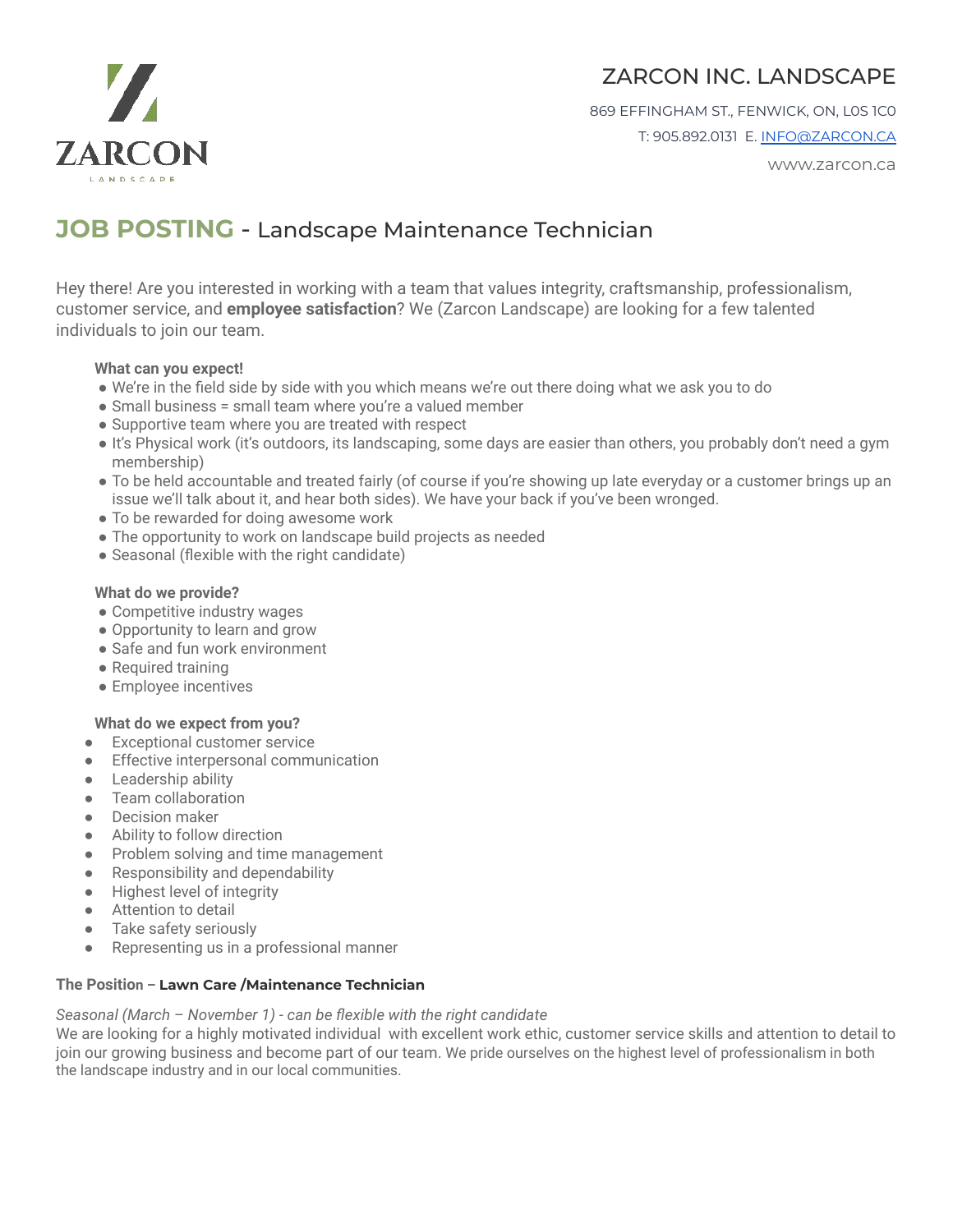



869 EFFINGHAM ST., FENWICK, ON, L0S 1C0

T: 905.892.0131 E. [INFO@ZARCON.CA](mailto:INFO@ZARCON.CA)

www.zarcon.ca

#### **Job Duties / Responsibilities:**

- Ensure work is performed efficiently and safely in accordance safety standards, policies and procedures
- Ensures safe and responsible operation of all vehicles and equipment;
- Supervise and support the crew members
- Operate power equipment including, but not limited to, lawn tractors, lawn mowers, line trimmers, blowers, hedge trimmers, pruning saws, sod cutters, chain saws, and snow blowers
- Perform maintenance work, including: Lawn cutting Trimming Mulching Weeding landscape build work (under supervision)
- Provide weekly lawn maintenance and gardening services for residential and commercial customers
- Perform horticultural activities, including bed preparation, planting, transplanting, watering, weeding, cultivating, pruning, fertilizing and maintenance of small trees, shrubs, annuals and perennials
- Manual weed removal and deadheading
- Accurately maintain daily, written records for the purpose of tracking, reporting and documenting maintenance activities
- Ensure all tools/equipment are operated competently, safely and maintained in a good operating condition
- Ability to work long 40 60 hour weeks including weekends if required
- Ability to walk, stand, crouch for long periods of time and carry out strenuous physical tasks
- Comply with all company policies and regulations
- Represents ZARCON INC in a professional, courteous and respectful manner in all dealings with the customer and community
- Performs other duties as assigned

#### **Qualifications + Requirements:**

- High School Diploma, GED or equivalent
- Post secondary education in Landscape and Horticulture field preferred
- Must have valid G Ontario Driver's licence
- Experienced in driving truck and trailer an asset but not required
- Minimum 2 year landscape maintenance experience or equivalent
- Minimum 2 years of experience with lawn maintenance equipment (string line trimmers, walk behind mower)
- Leadership qualities and experience in managing people
- Strong attention to detail
- OWN transportation to commute to yard  $-$  no public transportation is available to our site
- Safety steel toed boots

#### **Assets**

- Plant knowledge
- Landscape knowledge / experience
- General knowledge of proper planting techniques
- General knowledge of plant identification and recognition
- WHMIS Certification
- Health & Safety Training
- CPR / First Aid Certification

>>> continue to next page